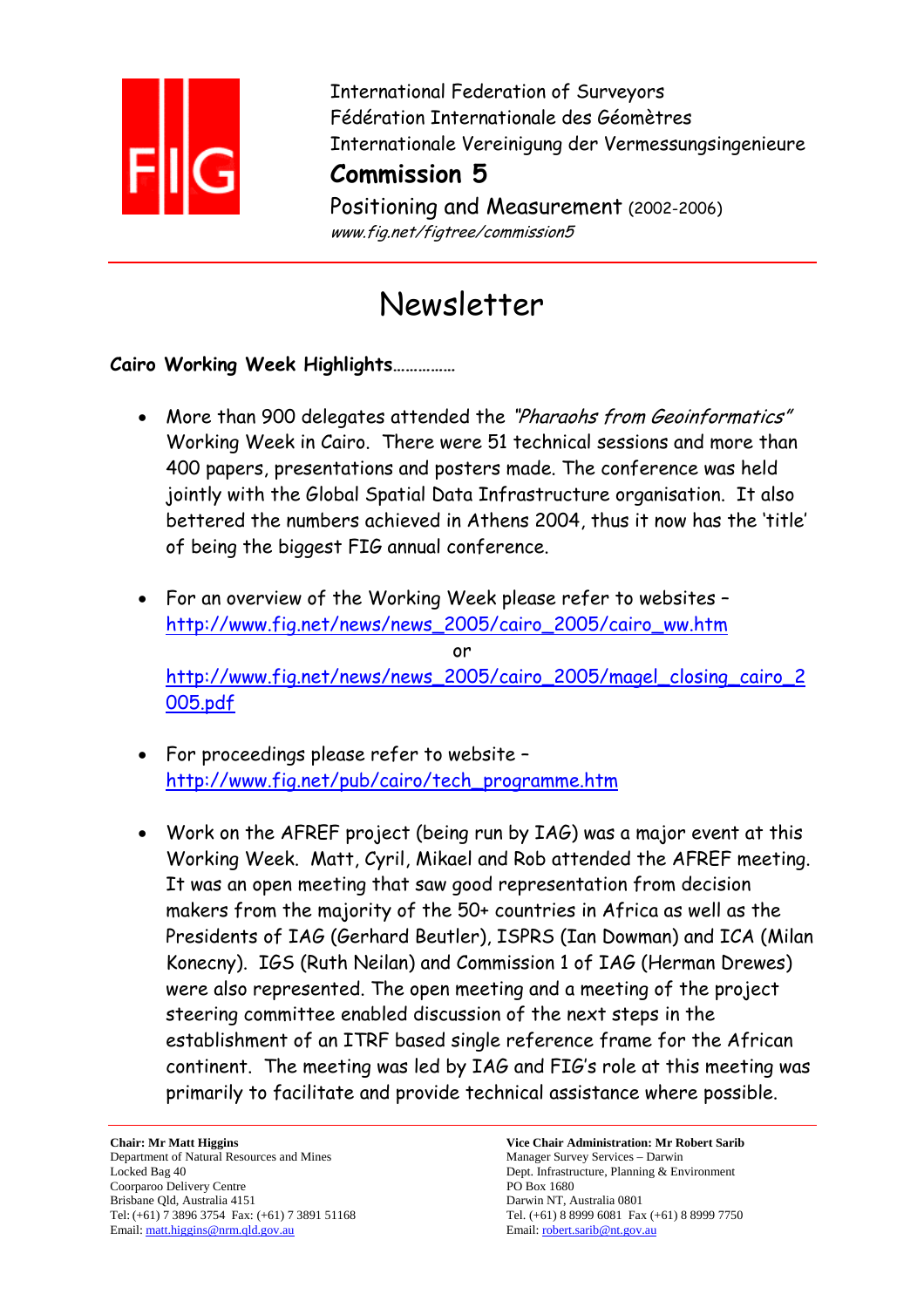We also recommend you read Richard Wonnacott's paper (TS 13.2) on AFREF that was presented at the Cairo Working Week.

The next AFREF related meeting 'face to face' meeting which Commission 5 representatives will attend will be in Accra, Ghana – March 2005.

Some photos taken during the AFREF meeting -

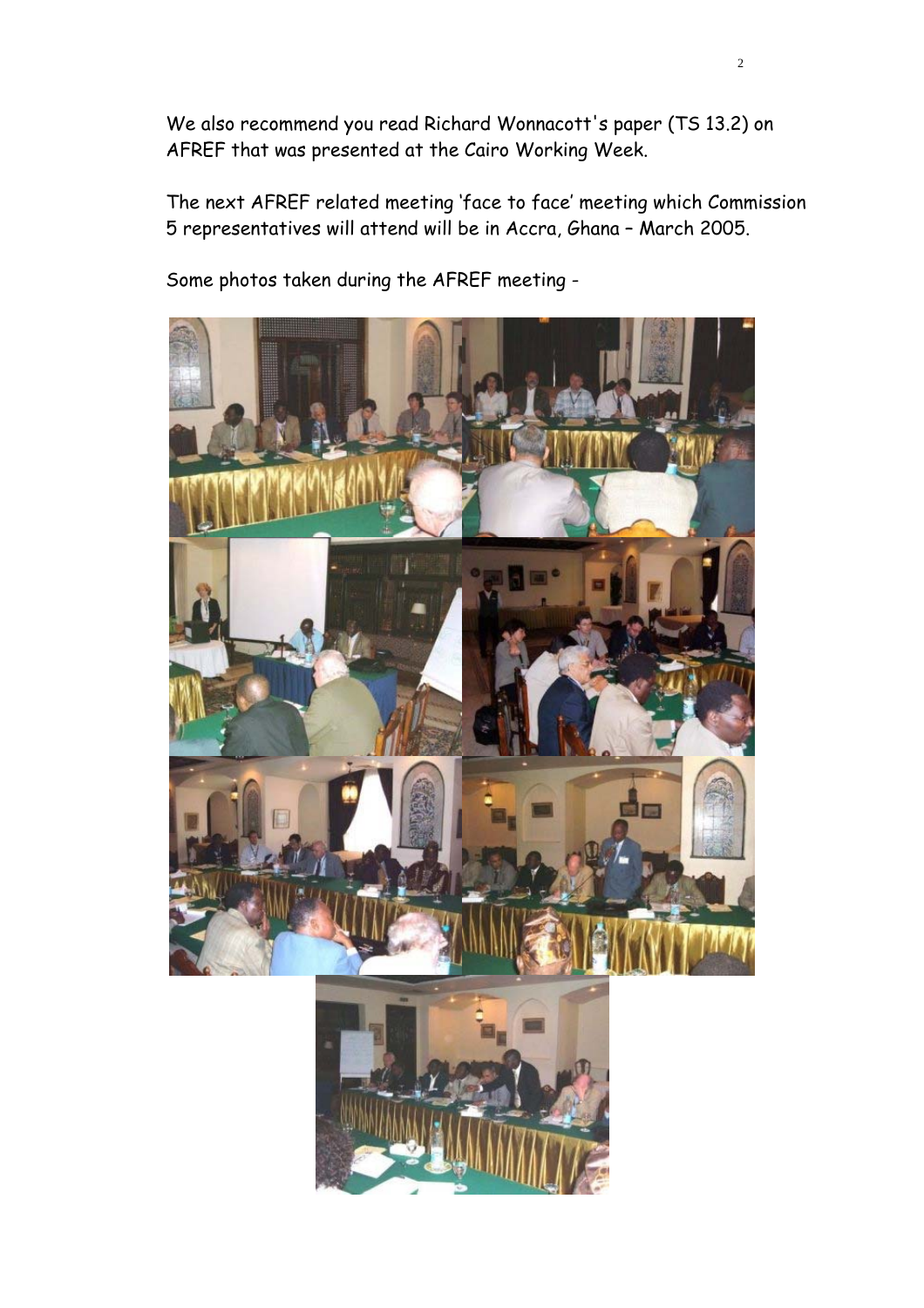• Please refer to website – http://www.fig.net/commission5/index.htm to read about and view other Commission 5 meetings and activities at the Cairo Working Week.

\*\*\*\*\*\*\*\*\*\*\*\*\*\*\*\*\*\*\*\*

#### **NEW COMMISSION REPs**

**A warm welcome to the following new Commission 5 representatives – Stephen Djaba - the National Delegate for Ghana Siniša Delčev – the National Delegate for the Union of Geodetic Engineers and Surveyors of Serbia and Montenegro Christos Pikridas - the National Delegate for the Technical Chamber of Greece. Niraj Manandhar – the Correspondent from Nepal** 

\*\*\*\*\*\*\*\*\*\*\*\*\*\*\*\*\*\*\*\*

**To all Commission 5 participates – active or non active……if you have any ideas for this Commissions work plan, term 2006-10, please email your thoughts, comments, proposals to Rudolf Staiger (Chair –Elect) – rudolf.staiger@uni-essen.de**

\*\*\*\*\*\*\*\*\*\*\*\*\*\*\*\*\*\*\*\*

**Commission 5.2 Website** 

**FIG Commission 5.2 Working Group Reference Frame in Practice needs your ASSISTANCE. We are rebuilding the Commission 5.2 website to be a more useful tool for the practical and operational surveyor by presenting information on reference frame issues and giving links to key web sites and other resources on the topic. So HELP out by supplying some websites from your Region that relate to reference frame issues OR fit into the following** 

> **categories - MUST VISIT SIGHTS REGIONAL REFERENCE FRAME NATIONAL MAPPING AGENCIES GEODETIC INFRASTRUCTURE ON-LINE GPS PROCESSING GEODETIC ASSOCIATIONS Please email your information to Mikael Lilje - mikael.lilje@lm.se OR Robert Sarib - robert.sarib@nt.gov.au OR Cyril Romieu - romieu@ensg.ign.fr**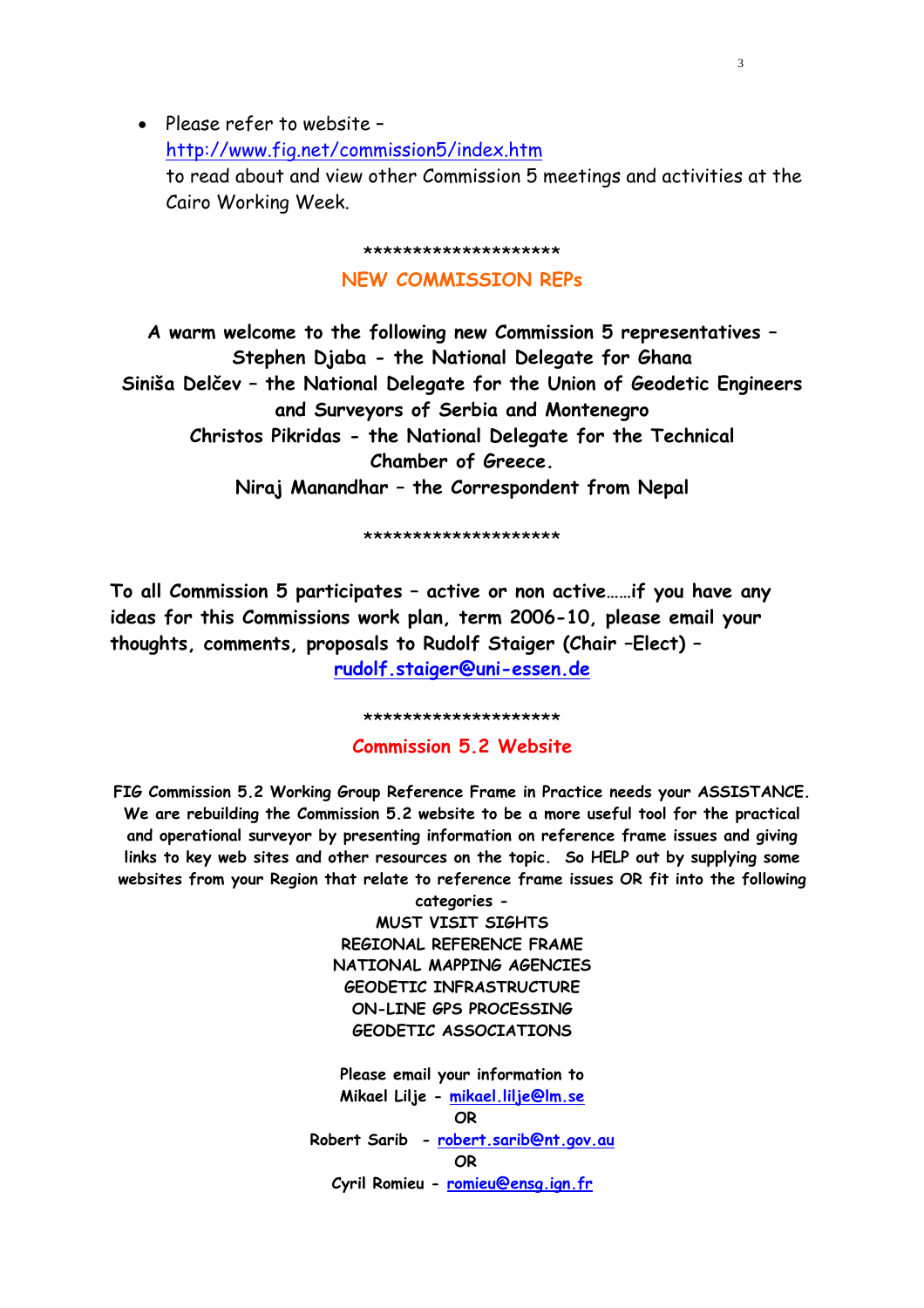**\*\*\*\*\*\*\*\*\*\*\*\*\*\*\*\*\*\*\*\*** 

4

## **Coming Events**

**Monitoring and Understanding a Dynamic Planet with Geodetic and Oceanographic Tools. A Joint Assembly of the IAG, IAPSO and IABO. 22-26 August, Cairns, Australia Web site: http://www.dynamicplanet2005.com/**

Commission 5 will be well represented at this conference. In addition to the many relevant sessions, there are also several workshops on operational geodetic regional issues such as dynamic datums, geoids, vertical datums in hydrography and reference frames in general being scheduled. For more information on these please contact :

Matt.Higgins@nrm.qld.gov.au .

Also, there will be a strategic meeting between key IAG/ FIG representatives to further the current liaisons between these organisations.

**4th FIG Regional Conference for Latin America and the Caribbean CANCELLED ! 25-29 September, Havana, Cuba Web site: www.fig.net/havana**

The 4th FIG Regional Conference organized by UNAICC and FIG and scheduled to take place in Havana, Cuba, 26-29 September 2005 has been cancelled because of practical problems with logistics.

> **5th FIG Regional Conference for Africa. 8-11 March, Accra, Ghana Web site: www.fig.net/accra**

There is a call for abstracts and they are requested to be submitted in electronic format, if possible in MS-Word. The deadline for abstracts is 10 November 2005. The authors will be informed by 10 December 2005 of acceptance of their paper. The deadline for full papers (not exceeding 15 pages) is 10 January 2006. Detailed guidelines on submitting the papers are available on FIG web site - fig@fig.net

Also Commission 5 will be intending to hold a full Steering Committee meeting at this regional conference.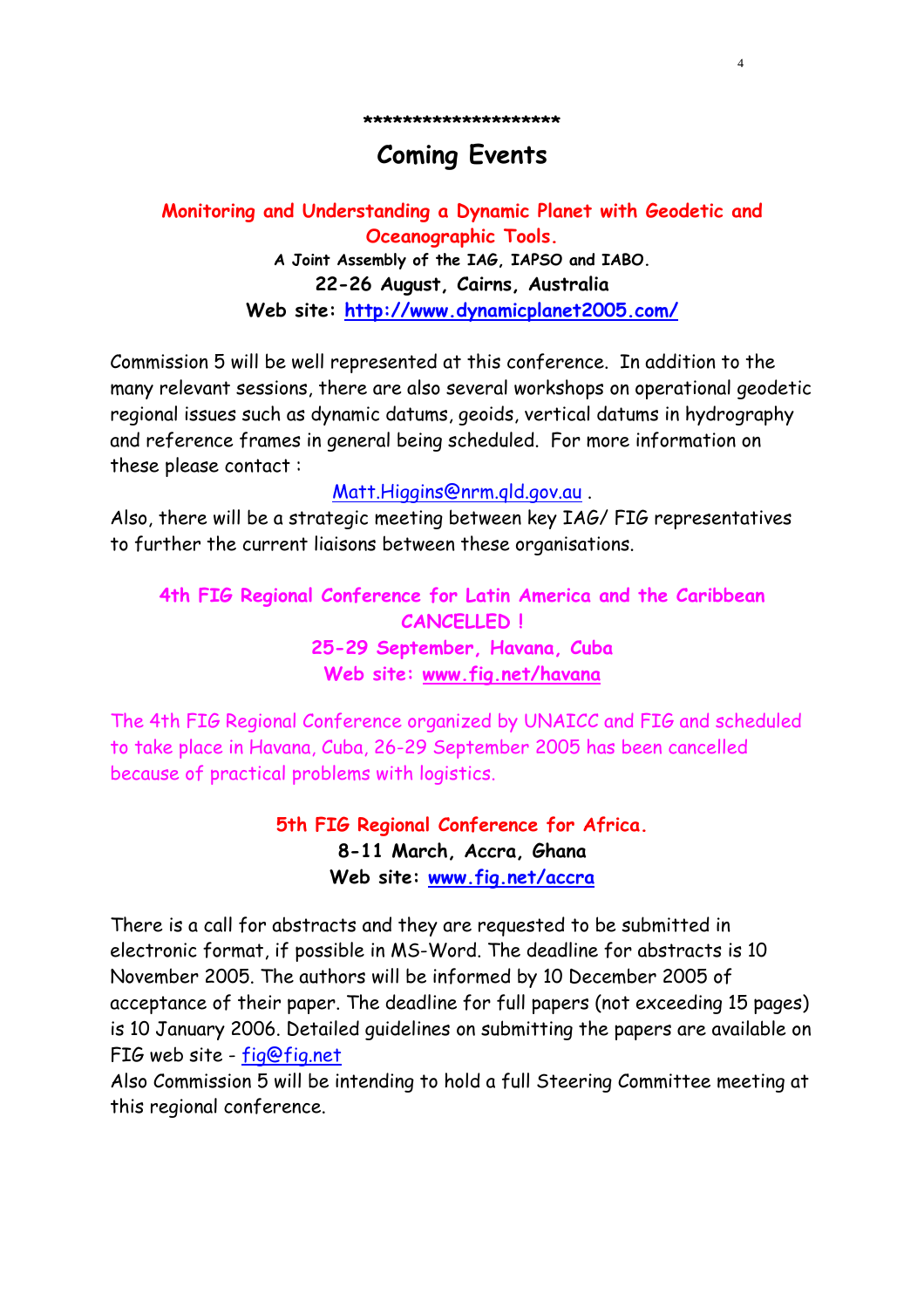### **FIG XXIII Congress and XXIX General Assembly 8-13 October, Munich, Germany Web site: http://www.fig2006.de**

There is an open Call for Papers for the FIG Congress 2006 in Munich. The topics of the technical part of the congress will cover each of the ten commissions of FIG. The number of abstracts will be limited to up to two per author. All abstracts should be submitted by email to the FIG Office under fig@fig.net. Full papers are to be provided in English and include an English summary. An additional summary can be prepared in German and any other language.

> Deadlines for papers: 15 March 2006 Deadline for the abstracts 31 May 2006 Confirmation for papers to the authors 15 July 2006 Deadline for full papers

#### **\*\*\*\*\*\*\*\*\*\*\*\*\*\*\*\*\*\*\*\***

### **REPORT on EUREF – FIG Mikael Lilje**

**EUREF is the IAG Reference Frame Sub-Commission for Europe, integrated in the Sub-Commission 1.3, Regional Reference Frames, under Commission 1 – Reference Frames.** 

**EUREF held its 15th symposium in Vienna, Austria on the 1st - 4th of June. The event attracted almost 150 delegates from various European countries and there were 80 presentations with 15 posters on display.** 

**At this symposium, the ex officio member - Sub-commission President Joao Agria Torres from Portugal (and several others) highlighted that although many countries had adopted ETRS89 / EVRS and major projects such as INSPIRE utilised these systems, it was important for existing users and organisations responsible for National reference systems to continually promote, support and use the ETRS89 and EVRS. He also mentioned that they also need the assistance of international bodies such as FIG and EuroGeographics to assist with the advertisement of EUREF to other potential users and National authorities.**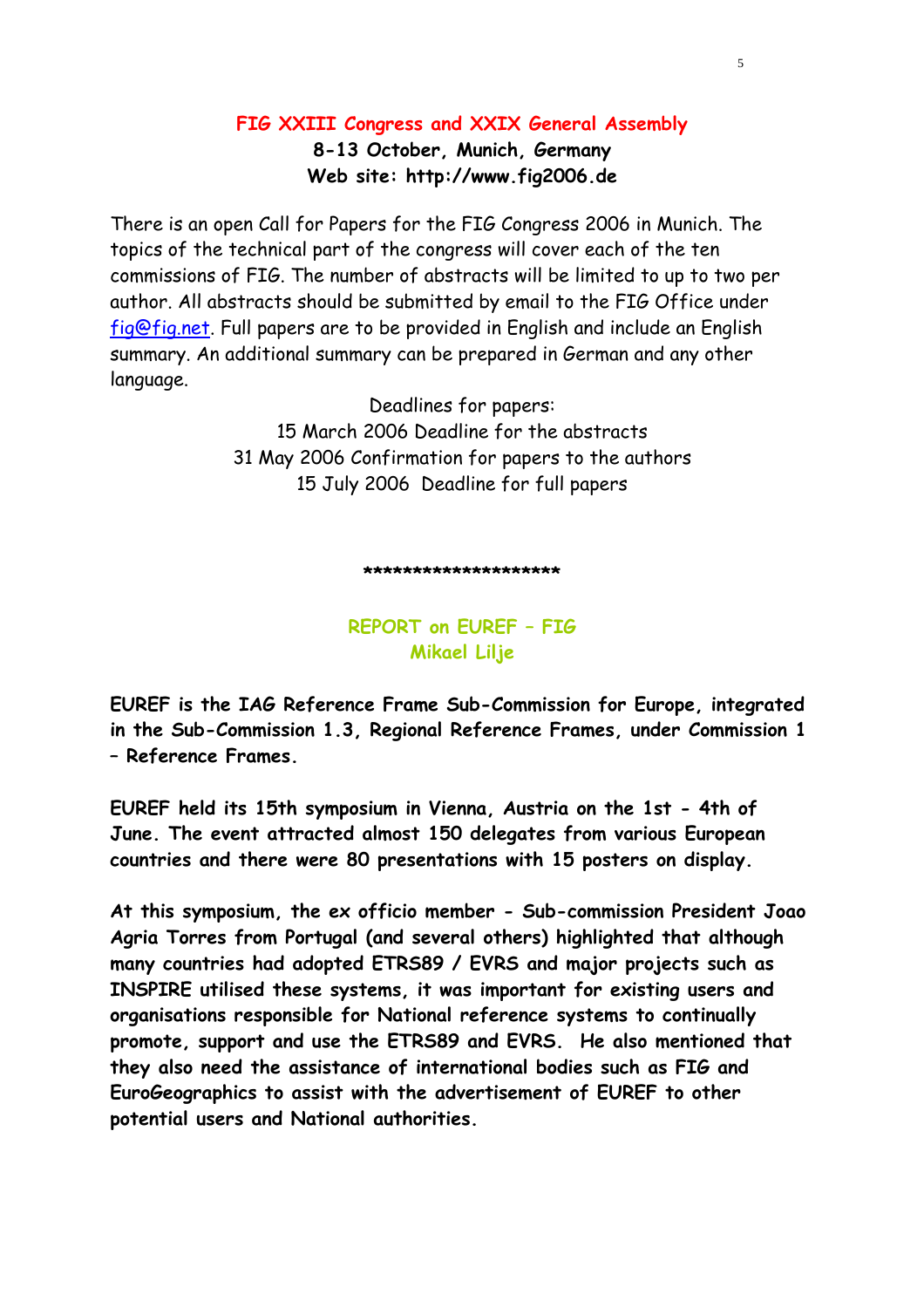**Briefly, the work of EUREF has been focused on establishing, maintaining and promoting the European Reference Systems - ETRS 89 (European Terrestrial Reference System) and EVRS (European Vertical Reference System) to the European community. To monitor the European Reference Systems, a network of permanent GNSS stations known as EPN (EUREF Permanent Network) has been established. This network consists of some 170 GPS / GLONASS base stations that also provide local GNSS services to each host country. Another important role for EUREF is to monitor and establish systems that combine different geodetic observing systems as GNSS, Absolute gravity, levelling, tide gauges, VLBI, SLR etc. This project is called the ECGN (European Combined Geodetic Network).** 

 $\sim$  6

**Links for more information: EUREF: http://www.euref-iag.net/, EPN: http://www.epncb.oma.be/, INSPIRE: http://www.ec-gis.org/inspire/**

#### **\*\*\*\*\*\*\*\*\*\*\*\*\*\*\*\*\*\*\*\***

**Cheers from Commission 5 ! Photo of Commission 4 and 5 dinner in Cairo –Thanks to Naser El-Sheimy**